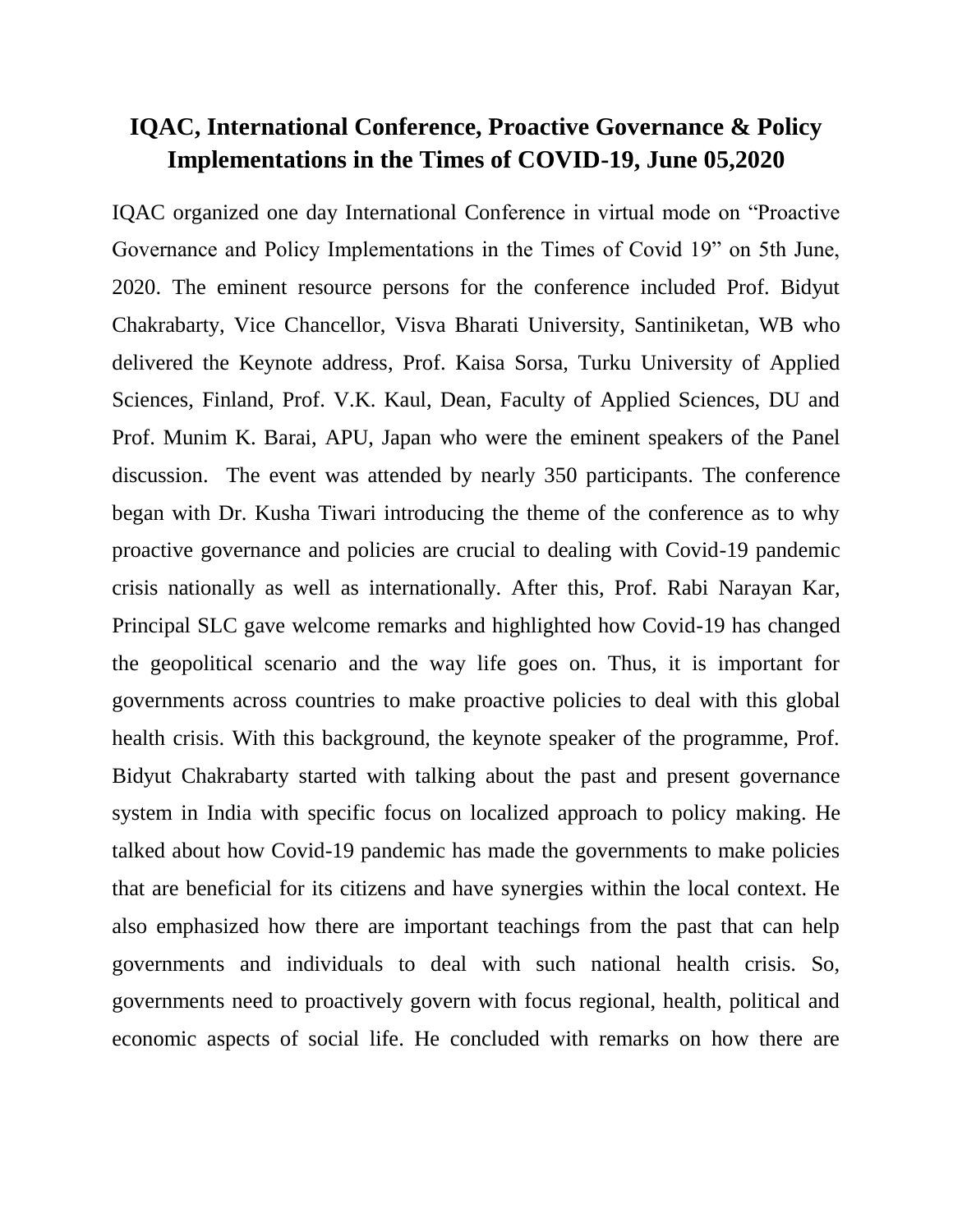pressures on governments to deliver and be efficient in the management of health resources in these times of crisis.

With such an interesting beginning of the conference, the subsequent panel discussion took the theme of the conference forward. Prof. Kaisa Sorsa, Turku University of Applied Sciences, Finland, Prof. V.K. Kaul, Dean, Faculty of Applied Sciences, DU and Prof. Munim K. Barai, APU, Japan focused on the economic crisis during Covid-19 pandemic and the economic resurgence initiatives that need to be put in place for better future prospects. Prof. Kaisa started by decoding the word 'proactive' which implies acting in anticipation, taking control, and self-initiation. In the proactive law context, there are two further aspects of proactivity: one being the promotive dimension: promoting what is desirable; encouraging good practices, and the other being the preventive dimension: preventing what is not desirable, keeping legal risks from materializing. She further added that in practice, governance materializes as the coordination of institutions and agency in a given policy area *towards collective objectives*. Normally it is experienced by the governed in the form of legislative or executive acts by the public authorities in line with their political contexts. Prof. Kaisa concluded with how we should analyze governance from different life cycle point of view - design, implementation and enforcement - in order to see the wholeness of governance as a phenomenon. Prof. Kaul continued from here and talked about the impact of Covid-19 on the South Asian region and how governments in the countries in the Indian subcontinent must act in coordination to curb the impact of the pandemic. The final speaker of the session Prof. Barai focused on the Chinese role in the spread of Covid-19 pandemic and how China is responsible for the massive global economic and social impact of the pandemic. The session was followed by discussion and questions from the audience which were addressed by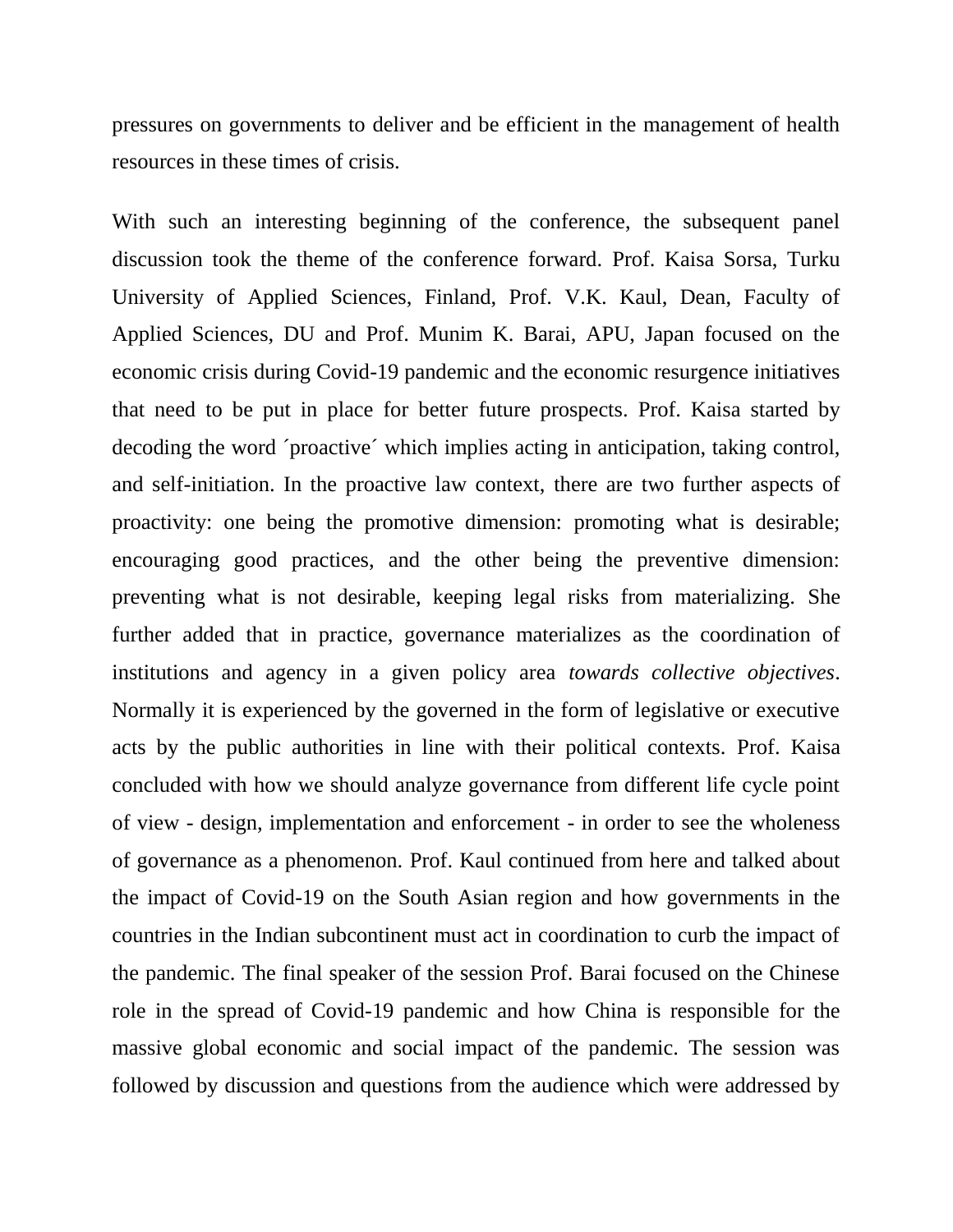all the resource persons. The Conference was highly beneficial and appreciated for its contemporary theme. The conference was attended by around 250 delegates from India, Finland and Macedonia. It was hugely successful in the virtual mode with speakers and participants getting ample opportunity for interactions and deliberations.

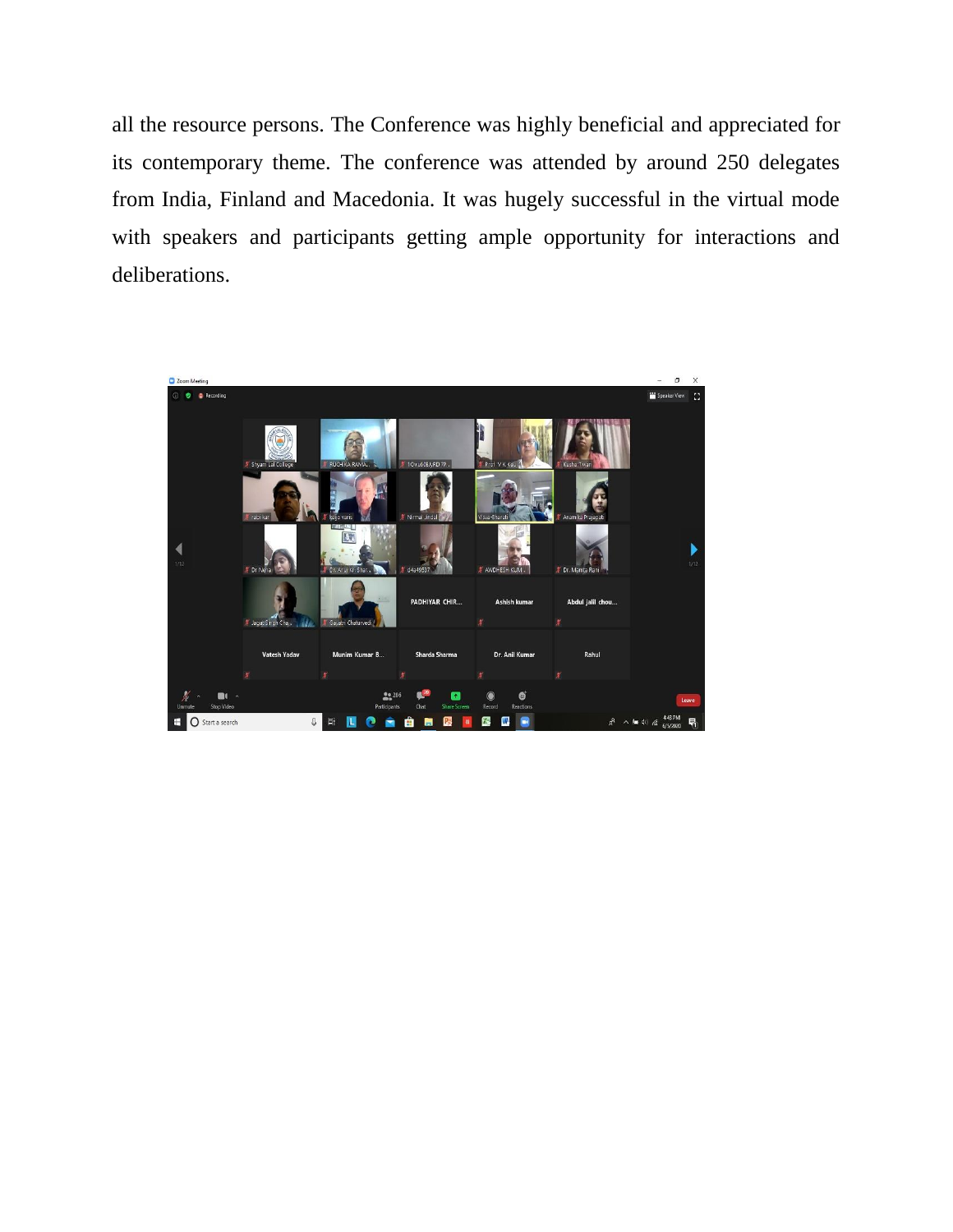

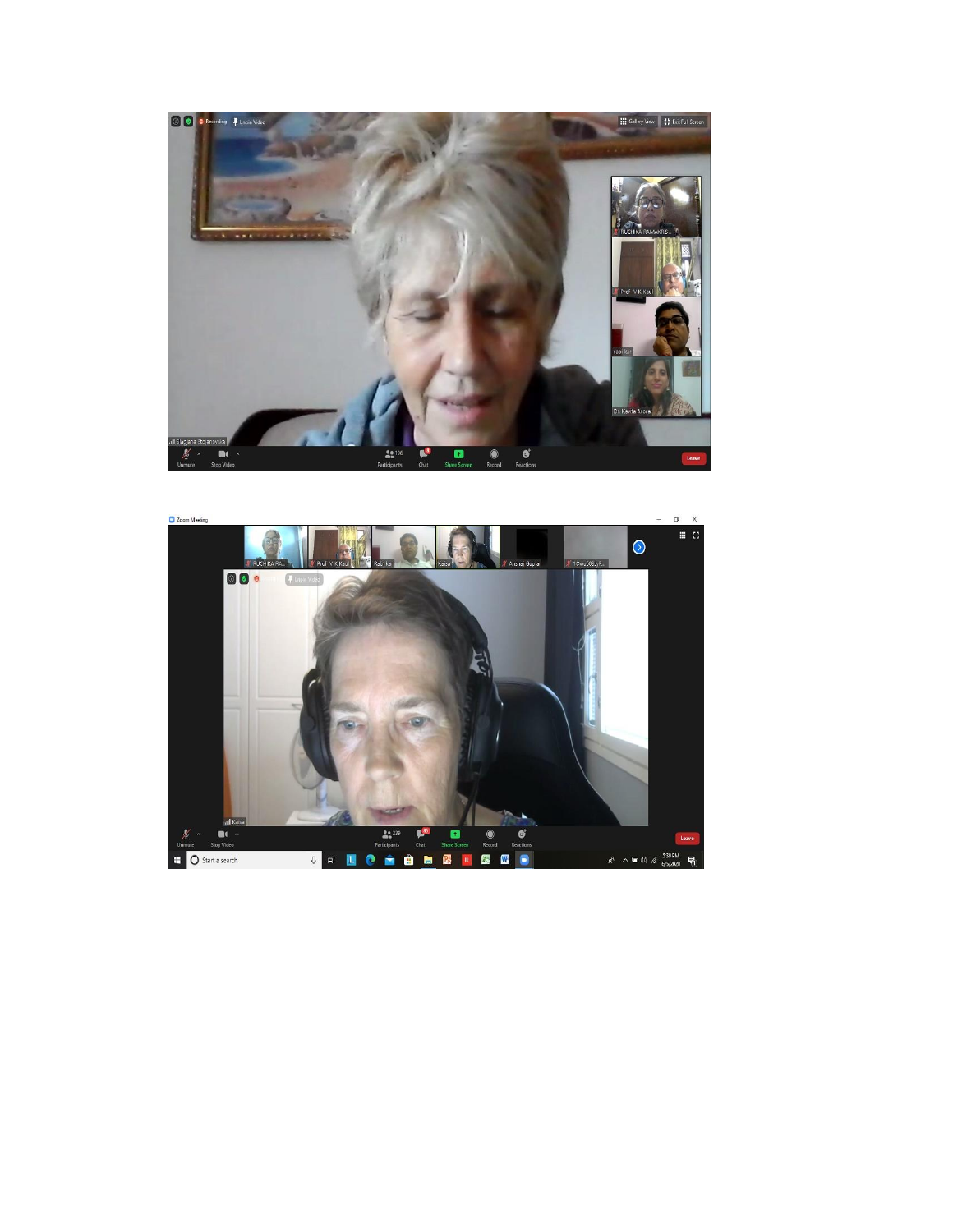

**For More Pics:**

[https://www.facebook.com/pg/SLCMDU/photos/?tab=album&album\\_id=2898075610305121](https://www.facebook.com/pg/SLCMDU/photos/?tab=album&album_id=2898075610305121)